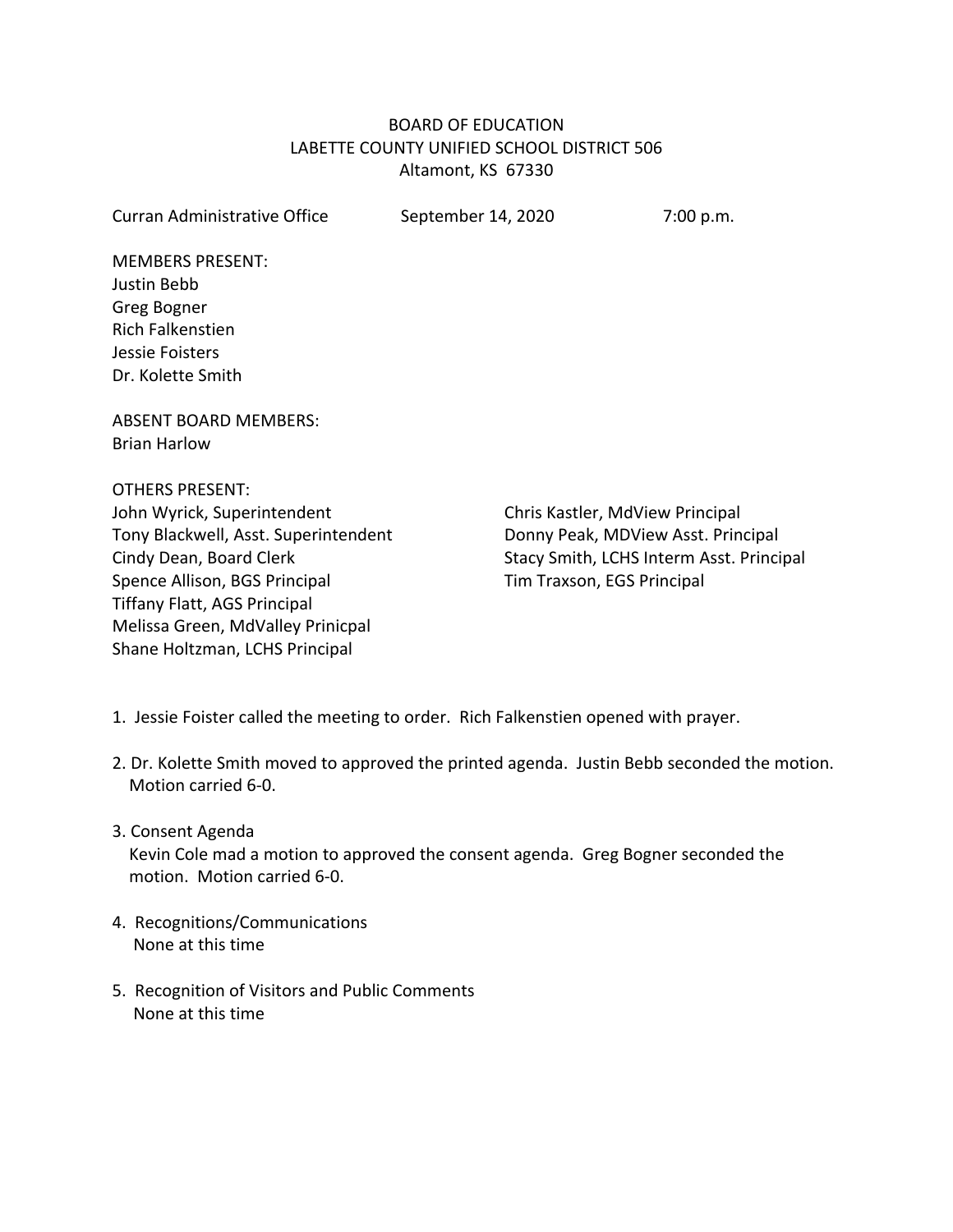# 6. Reports

# 6.1 Superintendent Report

 Dr. Wyrick thanked the Board Members for thoroughly looking over the board expenditures in the board packet and asking questions. Dr. Wyrick updated the Board on the Re-Opening Plan and stated the remote learning is very stressful for our teaching staff and families. Dr. Wyrick stated Randy Watson, State Commissioner of Education made the comment "as a State we can't sustain a hybrid learning format and need to think how we can bring all students back to the classroom." Dr. Wyrick reported the discussion and possible action of bringing students back to the classroom will be on the October Agenda.

# 6.2 Administrative Report

 Chris Kastler reported Meadow View had a great start to school. Mr. Kastler stated Meadow View has had no problems with staff or students wearing the required masks. Mr. Kastler stated the after-school ECHO Program will start soon and is working on program details now.

 Donny Peak stated the Meadow View Teaching Staff and students are doing a fantastic job wearing the mask and being responsible.

 Stacy Smith reported the LCHS Teachers are doing a phenomenal job. Mrs. Smith stated the students are so happy to be back to school and are adjusting well to all the changes.

 Tiffany Flatt stated several of the teaching staff have school aged children and it is very hard for them to support their own children while teaching remotely. Mrs. Flatt stated the Lady Eagle Volleyball Team did well tonight and brought home a win.

 Melissa Green reported Mound Valley had a great start to school and a lot collaboration between teachers helping each other. Mrs. Green stated wearing masks and taking temperatures are going great. Mrs. Green reported the Spelling Bee is this Wednesday and will be on Google Meet since parents can't attend this year.

 Tim Traxson thanked Mr. Blackwell and the Bus Drivers for adapting so quickly to the changes. Mr. Traxson stated Technology Departement is doing a phenomenal job helping with the virtual learning. Mr. Traxson stated the students are very happy to be back to school.

 Spence Allison stated Bartlett Grade Teachers have done a wonderful job at starting school with all the new changes. Mr. Allison stated the families and students are doing great at wearing the required masks. Mr. Allison reported Samantha Hope has joined the Bartlett Grade School Staff as the new evening custodian and is doing a fine job.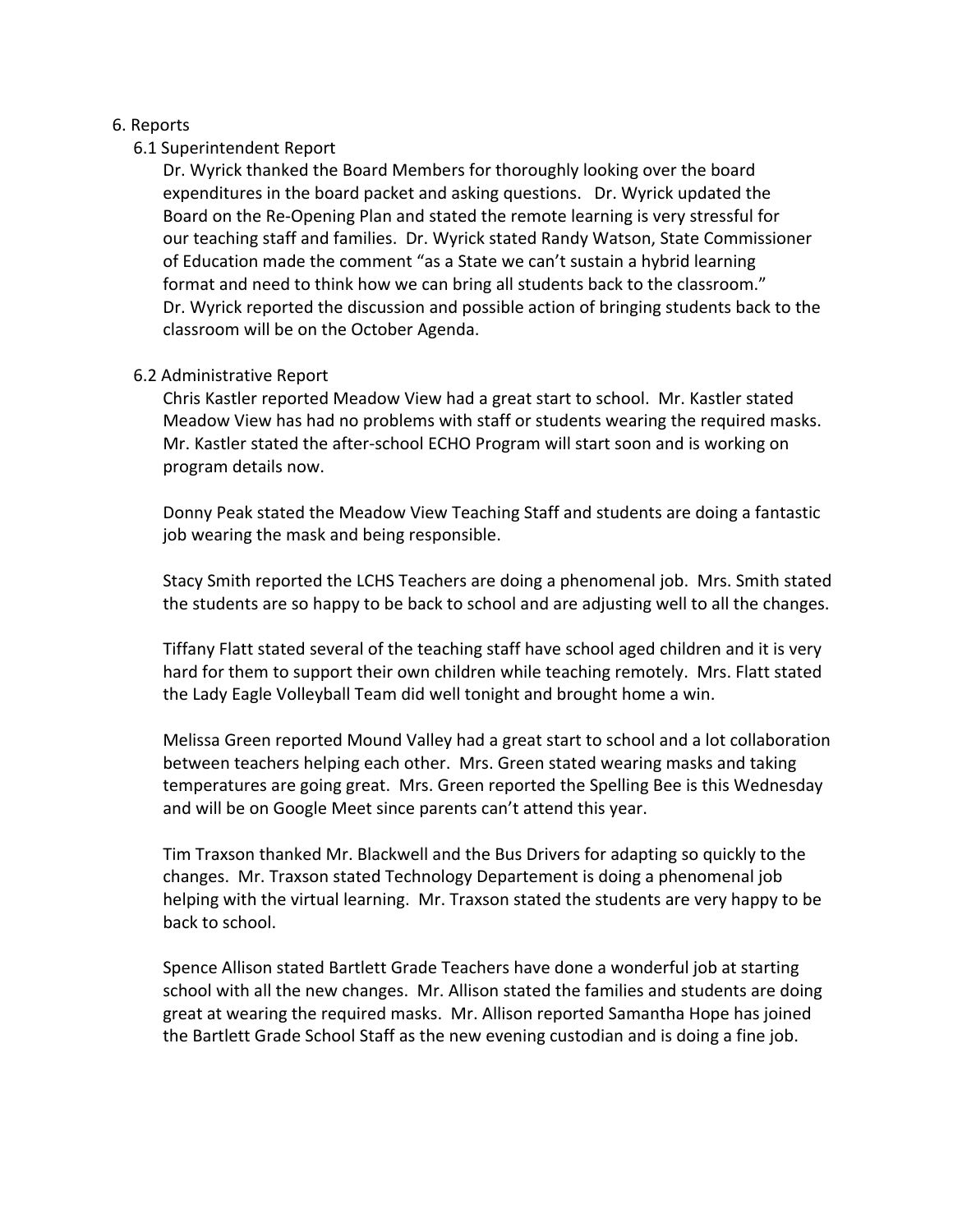### 6.3 KASB/Legislative

 Kevin Cole stated a KASB re-organizational meeting was held last week. Mr. Cole announced there will not be an KASB Annual Convention this week. KSDE will have virtual workshops coming up soon.

#### 6.4 SEK Interlocal #637

 Kevin Cole reported the SEK Interlocal had their meeting last week and staff is having a hard time and struggling with the virtual learning process. Mr. Cole stated SEK Interlocal Administration Evaluations will take place in November. Mr. Cole stated SEK Interlocal will have Strategic Planning and workshops coming up soon.

### 7. Discussion Items

 The Board and Admin Team discussed having a Strategic Planning Session. The next Strategic Planning Session will be Wednesday, October 21 at the Board Office, 5:30 p.m.

### 8. Action Items

- 8.1 Kevin Cole made a motion to approve the Coronavirus Memorandum of Understanding. Dr. Kolette Smith seconded the motion. Motion carried 6-0.
- 8.2 Kevin Cole made a motion for USD 506 not participating in the IRS issued Notice 2020-65. Rich Falkenstien seconded the motion. Motion carried 6-0.
- 8.3 Justin Bebb made a motion to approve the Classified Pay Increase as presented. Rich Falkenstien seconded. Motion carried 6-0.
- 8.4 Kevin Cole made a motion to approve the Building Level Administration Pay Increase as presented. Justin Bebb seconded. Motion carried 6-0.

### 9. Board Member Comments

Rich Falkenstien – No Comment

Justin Bebb – No Comment

 Dr. Kolette Smith stated she is very proud of all our staff starting school with all the new challenges. Dr. Smith thanked everyone for their Act of Kindness during the Pandemic. Dr. Smith expressed her appreciation to the past and present Board Members.

 Greg Bogner thanked the staff, students and parents for their team effort making this school year a true success.